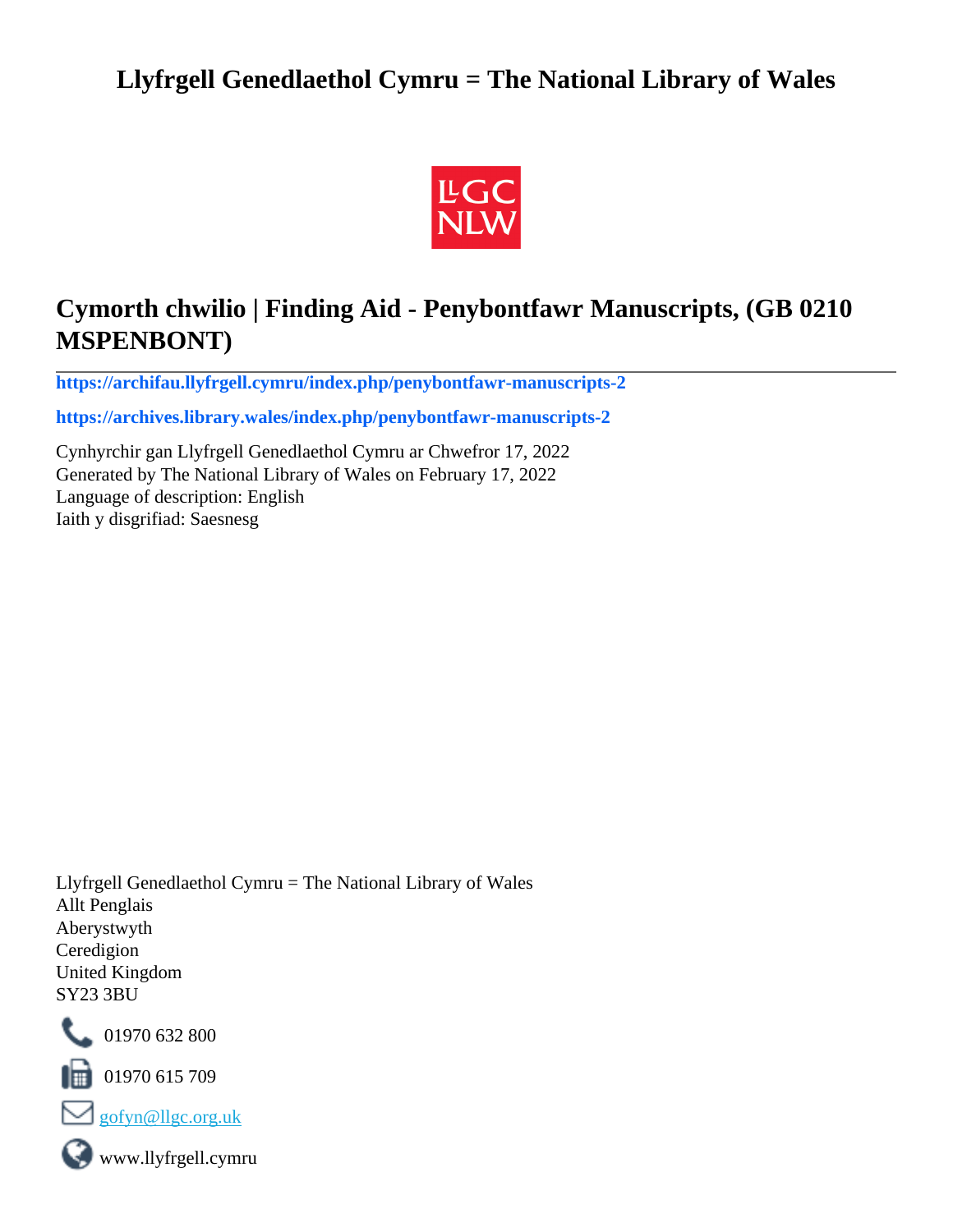## Tabl cynnwys | Table of contents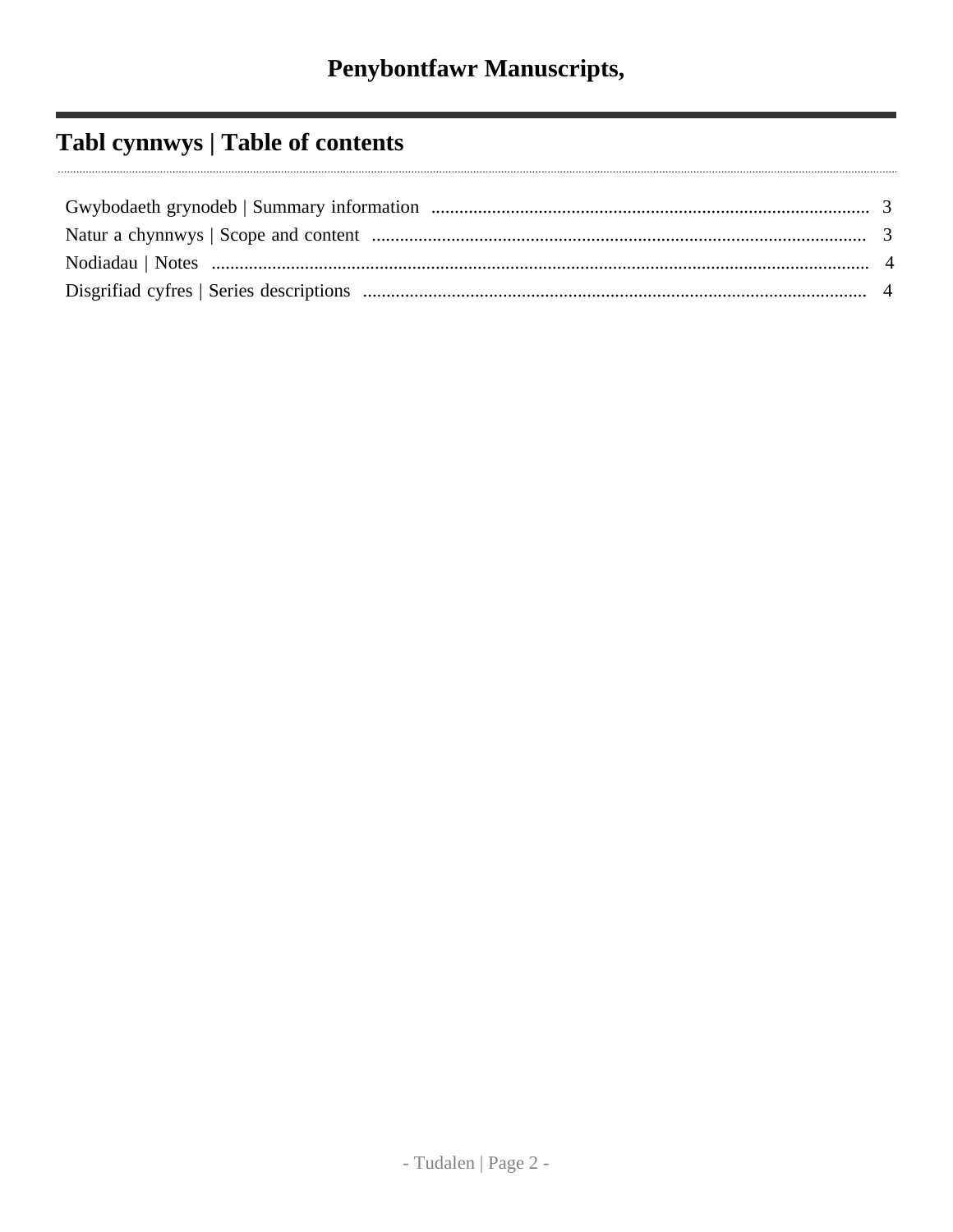## <span id="page-2-0"></span>**Crynodeb o wybodaeth | Summary of information**

| <b>Lleoliad   Repository:</b><br>Llyfrgell Genedlaethol Cymru $=$ The National Library of Wales |                                                      |
|-------------------------------------------------------------------------------------------------|------------------------------------------------------|
| <b>Teitl   Title:</b>                                                                           | Penybontfawr Manuscripts,                            |
| Cod cyfeirnod  <br><b>Reference code:</b>                                                       | GB 0210 MSPENBONT                                    |
| Virtua system control<br>number [alternative]:                                                  | vtls004398074                                        |
| <b>GEAC</b> system control<br>number [alternative]:                                             | (WIAbNL)0000398074                                   |
| <b>Dyddiad</b>   Date:                                                                          | [1565x1899]. (dyddiad creu $\vert$ date of creation) |
| Disgrifiad ffisegol  <br><b>Physical description:</b>                                           | 17 vols.                                             |
| Lleoliad ffisegol  <br><b>Physical location:</b>                                                | ARCH/MSS (GB0210)                                    |
| <b>Iaith   Language:</b>                                                                        | Welsh                                                |
| <b>Iaith   Language:</b>                                                                        | English                                              |
| Dyddiadau creu,<br>golygu a dileu   Dates<br>of creation, revision<br>and deletion:             | October 2005.                                        |

### <span id="page-2-1"></span>**Natur a chynnwys | Scope and content**

A collection of manuscripts from the library of Baldwyn Lloyd Roberts, Penybontfawr, including poetry in the hand of Thomas Williems, otherwise Thomas ap William, of Trefriw; sermons; medical recipes and prescriptions; commonplace books; a book of sheep ear-marks; addresses and poetry by Robert Parry ('Robin Ddu Eryri'); a volume of music and a tune-book; copies of printed works; and transcripts and miscellanea.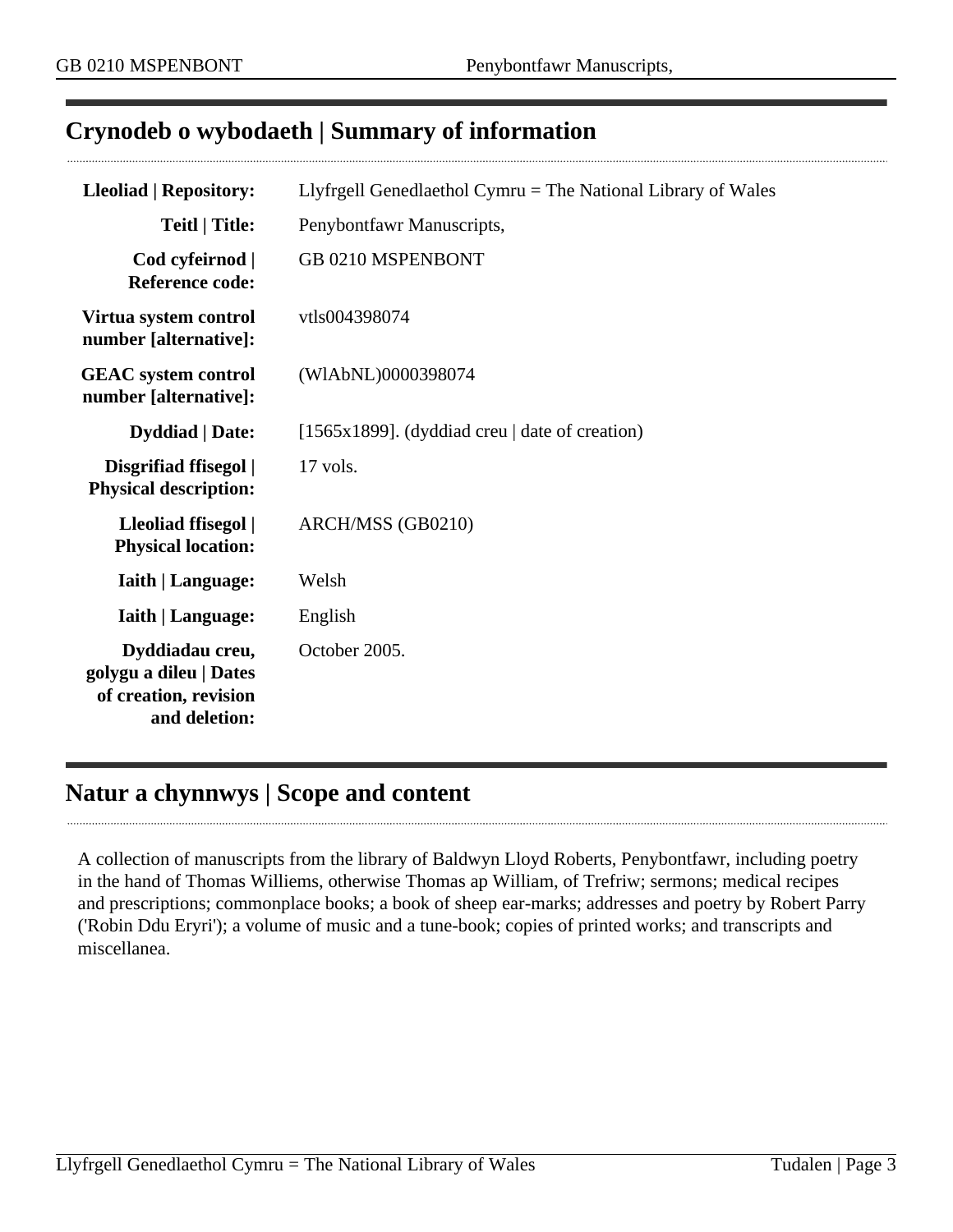### <span id="page-3-0"></span>**Nodiadau | Notes**

#### **Nodiadau teitl | Title notes**

#### **Ffynhonnell | Immediate source of acquisition**

Presented by Baldwyn Lloyd Roberts's widow, August 1945, in memory of his father, William Lloyd Roberts, Penyceunant, Penybontfawr.

#### **Trefniant | Arrangement**

Arranged according to NLW MSS reference numbers: NLW MSS 8497-8513.

#### **Cyfyngiadau ar fynediad | Restrictions on access**

Readers consulting modern papers in the National Library of Wales are required to sign the 'Modern papers - data protection' form.

#### **Rhestrau cymorth | Finding aids**

The descriptions are also available in the Handlist of Manuscripts in the National Library of Wales, Volume III (Aberystwyth, 1961).

#### **Nodiadau eraill | Other notes**

### <span id="page-3-1"></span>**Disgrifiad cyfres | Series descriptions**

| Cod cyfeirnod                        | Teitl   Title                                                                                                                                                                                                                                                                                                                                                                                                                                                                                                                                                                                                                                                                                                                                                                                                                                                                                                                 | Dyddiadau   Dates | Disgrifiad ffisegol   Physical |
|--------------------------------------|-------------------------------------------------------------------------------------------------------------------------------------------------------------------------------------------------------------------------------------------------------------------------------------------------------------------------------------------------------------------------------------------------------------------------------------------------------------------------------------------------------------------------------------------------------------------------------------------------------------------------------------------------------------------------------------------------------------------------------------------------------------------------------------------------------------------------------------------------------------------------------------------------------------------------------|-------------------|--------------------------------|
| Reference code                       |                                                                                                                                                                                                                                                                                                                                                                                                                                                                                                                                                                                                                                                                                                                                                                                                                                                                                                                               |                   | description                    |
| <b>NLW MS 8497B</b><br>vtls004398084 | <b>File - Gwaith Thomas Williems,</b>                                                                                                                                                                                                                                                                                                                                                                                                                                                                                                                                                                                                                                                                                                                                                                                                                                                                                         | [1565x1622].      |                                |
| (WIAbNL)0000398084                   |                                                                                                                                                                                                                                                                                                                                                                                                                                                                                                                                                                                                                                                                                                                                                                                                                                                                                                                               |                   |                                |
|                                      | Crëwr / Creator:                                                                                                                                                                                                                                                                                                                                                                                                                                                                                                                                                                                                                                                                                                                                                                                                                                                                                                              |                   |                                |
|                                      | Wiliems, Thomas, 1545 or 1546-1622?                                                                                                                                                                                                                                                                                                                                                                                                                                                                                                                                                                                                                                                                                                                                                                                                                                                                                           |                   |                                |
|                                      | Natur a chynnwys / Scope and content:                                                                                                                                                                                                                                                                                                                                                                                                                                                                                                                                                                                                                                                                                                                                                                                                                                                                                         |                   |                                |
|                                      | A collection of 'cywyddau' and 'englynion' mainly in the early hand of Thomas Wiliems, otherwise<br>called Thomas ap William, of Trefriw, with a few items in his later hand. The poets represented are<br>Iorwerth Beli, G[o]ronwy Gyriog, Owen ap Llywelyn [ap] Moel [y Pantri], Dafydd ab Edmwnd,<br>Lewis Môn, Tudur Aled, Lewis Daron, Guto'r Glyn, Iolo Goch, Inco Brydydd, Thomas Prys, Ieuan<br>Brydydd Hir [Hynaf], Llawdden, Ieuan Deulwyn, Rhys Nanmor, Rhys Pennardd, Robin Ddu ap Siencyn<br>Bledrydd, Ieuan ap Tudur Penllyn, Ithel ap Rhys, Gwilym ab Ieuan Hen, Tudur Penllyn, Dafydd Llwyd<br>ap Llywelyn ap Gruffudd, Llywelyn ab y Gutun, Lewis Glyn Cothi, Mastr Harri, Ieuan [D]ew Brydydd,<br>Rhys Goch Glyndyfrdwy, Ieuan ap Hywel Swrdwal, Gruffudd Gryg and Gutun Owain. There is a section<br>at the end of the book in another hand of the close of the sixteenth century. Simwnt Vychan wrote one |                   |                                |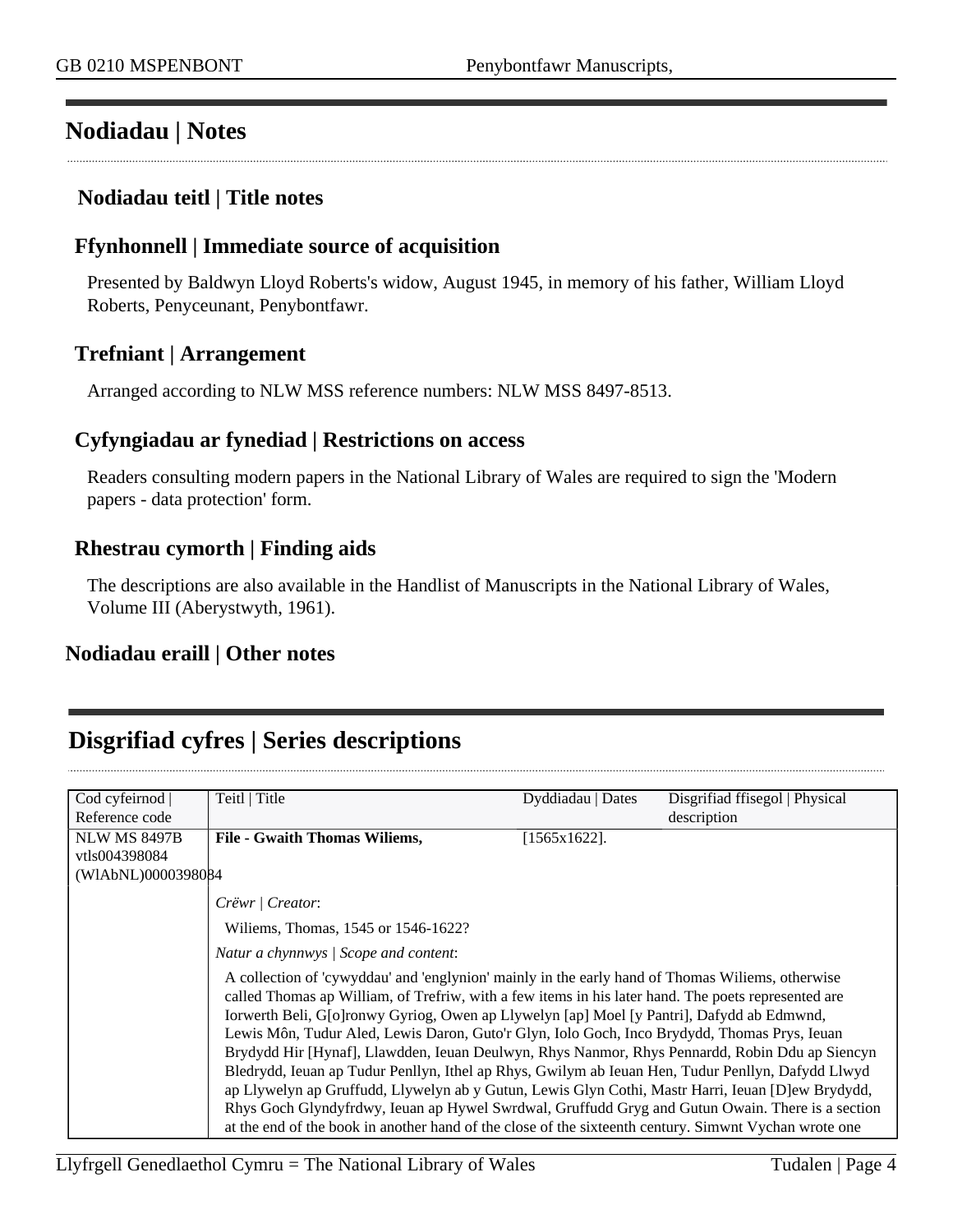|                                      | of the poems in this section. There are marginal notes, mainly genealogical, by John Davies, Rhiwlas,<br>Llansilin throughout the entire manuscript.                                                                                                                                                                                                                                                                                                                                                                                                                                                                    |  |  |
|--------------------------------------|-------------------------------------------------------------------------------------------------------------------------------------------------------------------------------------------------------------------------------------------------------------------------------------------------------------------------------------------------------------------------------------------------------------------------------------------------------------------------------------------------------------------------------------------------------------------------------------------------------------------------|--|--|
|                                      | Nodyn   Note [generalNote]:                                                                                                                                                                                                                                                                                                                                                                                                                                                                                                                                                                                             |  |  |
|                                      | Preferred citation: NLW MS 8497B                                                                                                                                                                                                                                                                                                                                                                                                                                                                                                                                                                                        |  |  |
|                                      |                                                                                                                                                                                                                                                                                                                                                                                                                                                                                                                                                                                                                         |  |  |
|                                      | Lleoliad ffisegol   Physical location:                                                                                                                                                                                                                                                                                                                                                                                                                                                                                                                                                                                  |  |  |
|                                      | ARCH/MSS (GB0210)                                                                                                                                                                                                                                                                                                                                                                                                                                                                                                                                                                                                       |  |  |
| <b>NLW MS 8498B</b><br>vtls004398109 | $[1610]$ x $[1750]$<br>File - Pregethau                                                                                                                                                                                                                                                                                                                                                                                                                                                                                                                                                                                 |  |  |
| (WIAbNL)0000398109                   |                                                                                                                                                                                                                                                                                                                                                                                                                                                                                                                                                                                                                         |  |  |
|                                      | Natur a chynnwys / Scope and content:                                                                                                                                                                                                                                                                                                                                                                                                                                                                                                                                                                                   |  |  |
|                                      | A book of sermons written in 1610. A receipt by John Jones, clerk, to 'Mr Morgan', vicar of Llanhasaph<br>[i.e. Llanasa], 8 December 9 James I [1611], entered in the book suggests that it belonged to Evan<br>Morgan, nephew of Bishop William Morgan. There are tithe and building accounts in the original hand.<br>Later entries include lists of children of the Corwen and Gwyddelwern districts attending a local school,<br>medical recipes and a copy of a brief on behalf of John Jones of Aberdaron, miller. In the middle of the<br>eighteenth century the manuscript belonged to Evan Thomas, Cwmhwylfod. |  |  |
|                                      | Nodyn   Note [generalNote]:                                                                                                                                                                                                                                                                                                                                                                                                                                                                                                                                                                                             |  |  |
|                                      | Formerly known as Penybontfawr 2.                                                                                                                                                                                                                                                                                                                                                                                                                                                                                                                                                                                       |  |  |
|                                      | Nodyn   Note [generalNote]:                                                                                                                                                                                                                                                                                                                                                                                                                                                                                                                                                                                             |  |  |
|                                      | Preferred citation: NLW MS 8498B                                                                                                                                                                                                                                                                                                                                                                                                                                                                                                                                                                                        |  |  |
|                                      | Lleoliad ffisegol   Physical location:                                                                                                                                                                                                                                                                                                                                                                                                                                                                                                                                                                                  |  |  |
|                                      | ARCH/MSS (GB0210)                                                                                                                                                                                                                                                                                                                                                                                                                                                                                                                                                                                                       |  |  |
| <b>NLW MS 8499B</b>                  | File - Medical recipes and miscellanea<br>$[1600]$ x $[1781]$                                                                                                                                                                                                                                                                                                                                                                                                                                                                                                                                                           |  |  |
| vtls004398114                        |                                                                                                                                                                                                                                                                                                                                                                                                                                                                                                                                                                                                                         |  |  |
| (WIAbNL)00003981 14                  |                                                                                                                                                                                                                                                                                                                                                                                                                                                                                                                                                                                                                         |  |  |
|                                      | Natur a chynnwys / Scope and content:                                                                                                                                                                                                                                                                                                                                                                                                                                                                                                                                                                                   |  |  |
|                                      | Collections of medical recipes and miscellaneous items, including copies of a prophecy by Merlinus de<br>Albania concerning the six last kings of England, and the second prophecy of Mother Shipton; 'Rheolau<br>ynghylch Llafuriaeth neu Hwsmonaeth'; 'gwers i stopio gwaed, 1634'; verses beginning 'Drwy fy ngwsyg<br>i rwi yn dy weled'; a fragment of a 'cywydd brud' beginning 'Breuddwydion beir a ovdwyd'; 'englynion';<br>a sheet out of a pedigree manuscript containing also four lines of a 'cywydd' by Richard Kynwal, and a<br>return of land tax for the township of Cynlas, 1766.                      |  |  |
|                                      | Nodyn   Note [generalNote]:                                                                                                                                                                                                                                                                                                                                                                                                                                                                                                                                                                                             |  |  |
|                                      | Formerly known as Penybontfawr 3.                                                                                                                                                                                                                                                                                                                                                                                                                                                                                                                                                                                       |  |  |
|                                      | Nodyn   Note [generalNote]:                                                                                                                                                                                                                                                                                                                                                                                                                                                                                                                                                                                             |  |  |
|                                      | Preferred citation: NLW MS 8499B                                                                                                                                                                                                                                                                                                                                                                                                                                                                                                                                                                                        |  |  |
|                                      | Lleoliad ffisegol   Physical location:                                                                                                                                                                                                                                                                                                                                                                                                                                                                                                                                                                                  |  |  |
|                                      | ARCH/MSS (GB0210)                                                                                                                                                                                                                                                                                                                                                                                                                                                                                                                                                                                                       |  |  |
| <b>NLW MS 8500B</b><br>vtls004398117 | File - Llysieulyfr<br>1756                                                                                                                                                                                                                                                                                                                                                                                                                                                                                                                                                                                              |  |  |
| (WIAbNL)0000398117                   |                                                                                                                                                                                                                                                                                                                                                                                                                                                                                                                                                                                                                         |  |  |
|                                      | Natur a chynnwys / Scope and content:                                                                                                                                                                                                                                                                                                                                                                                                                                                                                                                                                                                   |  |  |
|                                      | A collection of medical recipes and prescriptions.                                                                                                                                                                                                                                                                                                                                                                                                                                                                                                                                                                      |  |  |
|                                      | Nodyn   Note [generalNote]:                                                                                                                                                                                                                                                                                                                                                                                                                                                                                                                                                                                             |  |  |
|                                      | Formerly known as Penybontfawr 4.                                                                                                                                                                                                                                                                                                                                                                                                                                                                                                                                                                                       |  |  |
|                                      | Nodyn   Note [generalNote]:                                                                                                                                                                                                                                                                                                                                                                                                                                                                                                                                                                                             |  |  |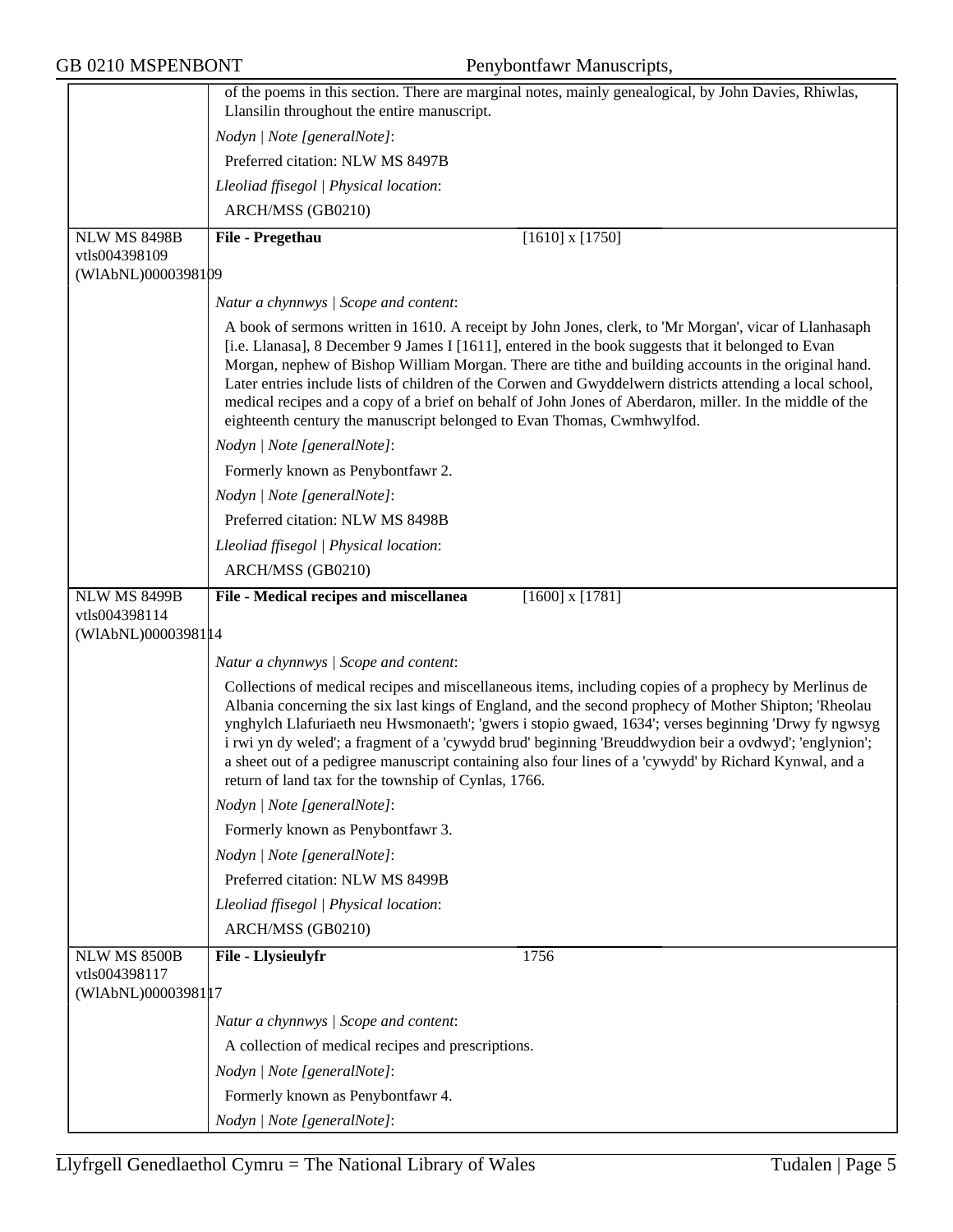GB 0210 MSPENBONT Penybontfawr Manuscripts,

|                                     | Preferred citation: NLW MS 8500B                                                                                                                                                                                                                                                                                                                                                                                                                                                                                                                                                                                                                                                                                                                                                                                                                                                                                                                             |  |
|-------------------------------------|--------------------------------------------------------------------------------------------------------------------------------------------------------------------------------------------------------------------------------------------------------------------------------------------------------------------------------------------------------------------------------------------------------------------------------------------------------------------------------------------------------------------------------------------------------------------------------------------------------------------------------------------------------------------------------------------------------------------------------------------------------------------------------------------------------------------------------------------------------------------------------------------------------------------------------------------------------------|--|
|                                     | Lleoliad ffisegol   Physical location:                                                                                                                                                                                                                                                                                                                                                                                                                                                                                                                                                                                                                                                                                                                                                                                                                                                                                                                       |  |
|                                     | ARCH/MSS (GB0210)                                                                                                                                                                                                                                                                                                                                                                                                                                                                                                                                                                                                                                                                                                                                                                                                                                                                                                                                            |  |
| <b>NLW MS 8501D</b>                 | <b>File - Commonplace book</b><br>$[1774]$ x $[1810]$                                                                                                                                                                                                                                                                                                                                                                                                                                                                                                                                                                                                                                                                                                                                                                                                                                                                                                        |  |
| vtls004398177                       |                                                                                                                                                                                                                                                                                                                                                                                                                                                                                                                                                                                                                                                                                                                                                                                                                                                                                                                                                              |  |
| (WIAbNL)0000398177                  |                                                                                                                                                                                                                                                                                                                                                                                                                                                                                                                                                                                                                                                                                                                                                                                                                                                                                                                                                              |  |
|                                     | Natur a chynnwys / Scope and content:                                                                                                                                                                                                                                                                                                                                                                                                                                                                                                                                                                                                                                                                                                                                                                                                                                                                                                                        |  |
|                                     | The commonplace book of John Jones, 1774, containing extracts from religious and other books,<br>including The Whole Duty of Man, the Bible, Byr Grynhoad Eglur o'r Grefydd Gristianogol, The<br>Universal Magazine, The Principles of Truth, 1668, etc.; recipes: 'Y modd i wneud Methodist' and 'at<br>wellhau y Clefyd gwaethaf'; a note of the boundary between the parishes of Llangynog and Llanrhaeadr,<br>1702; a Llangynog chief rent roll; a letter relating to charity schools; an assessment of farms in<br>Llangynog; a table of the rate of duties on houses and windows, 1766; an inventory of the goods of<br>Robert Jones of Blaen Rhiwart, Llangynog and other extracts; timber accounts and particulars of<br>disbursements, 1801-1814, written on Militia return forms printed by Waidson, Welshpool; with printed<br>copies of Gweddi o Ddiolchgarwch, 1810, and Gweddi i'w harfer  hyd y parhao clefyd presennol ei<br>Fawrhydi, 1810. |  |
|                                     | Nodyn   Note [generalNote]:                                                                                                                                                                                                                                                                                                                                                                                                                                                                                                                                                                                                                                                                                                                                                                                                                                                                                                                                  |  |
|                                     | Formerly known as Penybontfawr 5.                                                                                                                                                                                                                                                                                                                                                                                                                                                                                                                                                                                                                                                                                                                                                                                                                                                                                                                            |  |
|                                     | Nodyn   Note [generalNote]:                                                                                                                                                                                                                                                                                                                                                                                                                                                                                                                                                                                                                                                                                                                                                                                                                                                                                                                                  |  |
|                                     | Preferred citation: NLW MS 8501D                                                                                                                                                                                                                                                                                                                                                                                                                                                                                                                                                                                                                                                                                                                                                                                                                                                                                                                             |  |
|                                     | Lleoliad ffisegol   Physical location:                                                                                                                                                                                                                                                                                                                                                                                                                                                                                                                                                                                                                                                                                                                                                                                                                                                                                                                       |  |
|                                     | ARCH/MSS (GB0210)                                                                                                                                                                                                                                                                                                                                                                                                                                                                                                                                                                                                                                                                                                                                                                                                                                                                                                                                            |  |
| <b>NLW MS 8502A</b>                 | File - Pregethau a rhestr llyfrau<br>1840                                                                                                                                                                                                                                                                                                                                                                                                                                                                                                                                                                                                                                                                                                                                                                                                                                                                                                                    |  |
| vtls004398179<br>(WIAbNL)0000398179 |                                                                                                                                                                                                                                                                                                                                                                                                                                                                                                                                                                                                                                                                                                                                                                                                                                                                                                                                                              |  |
|                                     | Natur a chynnwys / Scope and content:                                                                                                                                                                                                                                                                                                                                                                                                                                                                                                                                                                                                                                                                                                                                                                                                                                                                                                                        |  |
|                                     | Notes of sermons and a list of books belonging to the Reverend John Watkin, Llangynog, 1840.                                                                                                                                                                                                                                                                                                                                                                                                                                                                                                                                                                                                                                                                                                                                                                                                                                                                 |  |
|                                     | Nodyn   Note [generalNote]:                                                                                                                                                                                                                                                                                                                                                                                                                                                                                                                                                                                                                                                                                                                                                                                                                                                                                                                                  |  |
|                                     | Formerly known as Penybontfawr 6.                                                                                                                                                                                                                                                                                                                                                                                                                                                                                                                                                                                                                                                                                                                                                                                                                                                                                                                            |  |
|                                     | Nodyn   Note [generalNote]:                                                                                                                                                                                                                                                                                                                                                                                                                                                                                                                                                                                                                                                                                                                                                                                                                                                                                                                                  |  |
|                                     | Preferred citation: NLW MS 8502A                                                                                                                                                                                                                                                                                                                                                                                                                                                                                                                                                                                                                                                                                                                                                                                                                                                                                                                             |  |
|                                     | Lleoliad ffisegol   Physical location:                                                                                                                                                                                                                                                                                                                                                                                                                                                                                                                                                                                                                                                                                                                                                                                                                                                                                                                       |  |
|                                     | ARCH/MSS (GB0210)                                                                                                                                                                                                                                                                                                                                                                                                                                                                                                                                                                                                                                                                                                                                                                                                                                                                                                                                            |  |
| NLW MS 8503A                        | File - Pregethau ac arolwg<br>1845                                                                                                                                                                                                                                                                                                                                                                                                                                                                                                                                                                                                                                                                                                                                                                                                                                                                                                                           |  |
| vtls004398184<br>(WIAbNL)0000398184 |                                                                                                                                                                                                                                                                                                                                                                                                                                                                                                                                                                                                                                                                                                                                                                                                                                                                                                                                                              |  |
|                                     | Natur a chynnwys / Scope and content:                                                                                                                                                                                                                                                                                                                                                                                                                                                                                                                                                                                                                                                                                                                                                                                                                                                                                                                        |  |
|                                     | Notes of sermons, a list of texts preached on at Wern, and a survey and valuation of properties. The book<br>belonged to Esarah Watkin, 24 July 1845.                                                                                                                                                                                                                                                                                                                                                                                                                                                                                                                                                                                                                                                                                                                                                                                                        |  |
|                                     | Nodyn   Note [generalNote]:                                                                                                                                                                                                                                                                                                                                                                                                                                                                                                                                                                                                                                                                                                                                                                                                                                                                                                                                  |  |
|                                     | Formerly known as Penybontfawr 7.                                                                                                                                                                                                                                                                                                                                                                                                                                                                                                                                                                                                                                                                                                                                                                                                                                                                                                                            |  |
|                                     | Nodyn   Note [generalNote]:                                                                                                                                                                                                                                                                                                                                                                                                                                                                                                                                                                                                                                                                                                                                                                                                                                                                                                                                  |  |
|                                     | Preferred citation: NLW MS 8503A                                                                                                                                                                                                                                                                                                                                                                                                                                                                                                                                                                                                                                                                                                                                                                                                                                                                                                                             |  |
|                                     | Lleoliad ffisegol   Physical location:                                                                                                                                                                                                                                                                                                                                                                                                                                                                                                                                                                                                                                                                                                                                                                                                                                                                                                                       |  |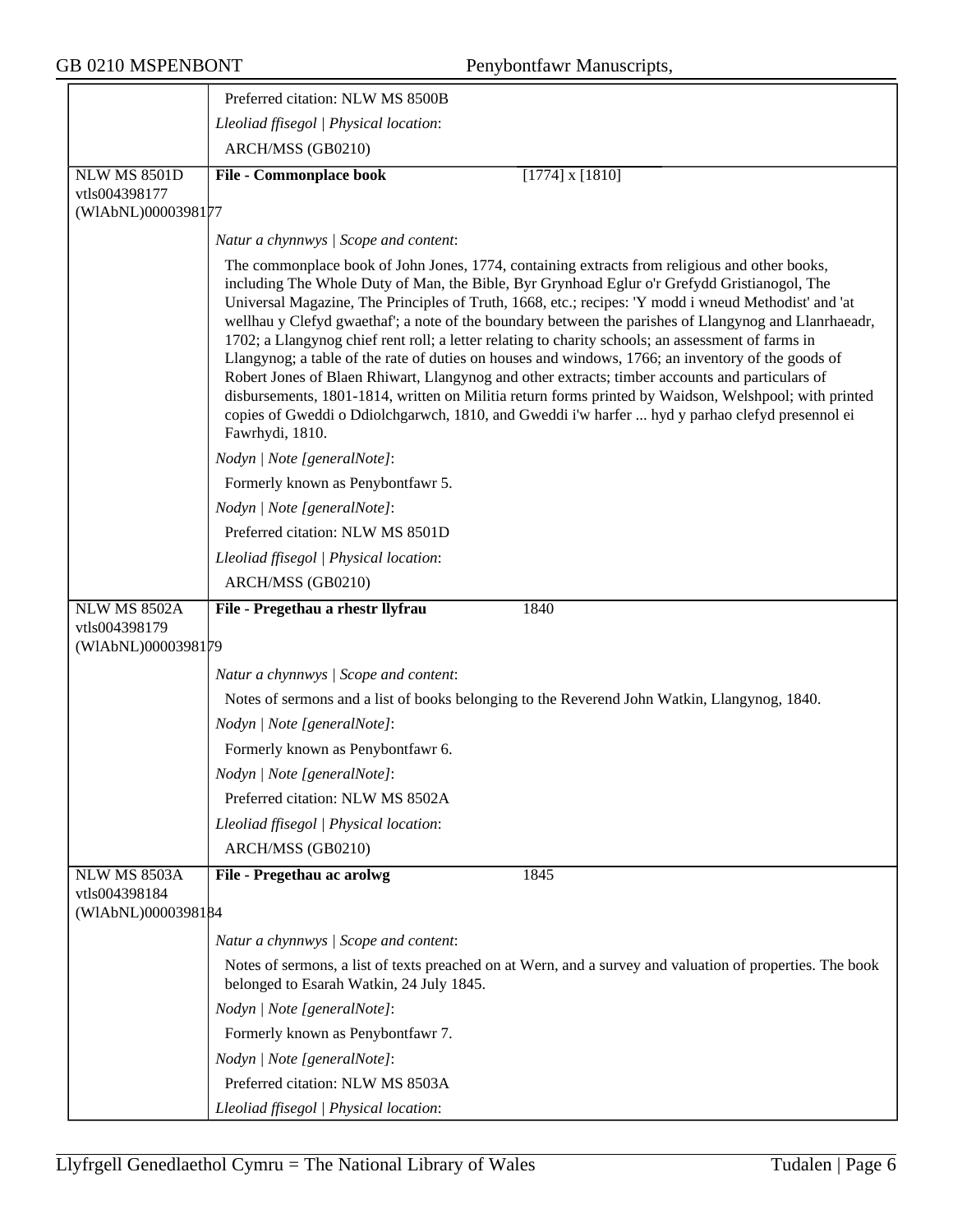$\overline{ }$ 

GB 0210 MSPENBONT Penybontfawr Manuscripts,

|                                                            | ARCH/MSS (GB0210)                                                                                                                                                                                                                                                                                                                                                                                                                                                                                                                                                                                                                                                                                              |
|------------------------------------------------------------|----------------------------------------------------------------------------------------------------------------------------------------------------------------------------------------------------------------------------------------------------------------------------------------------------------------------------------------------------------------------------------------------------------------------------------------------------------------------------------------------------------------------------------------------------------------------------------------------------------------------------------------------------------------------------------------------------------------|
| <b>NLW MS 8504A</b>                                        | File - England's Warninge-peece<br>$[1653]$ x $[1699]$                                                                                                                                                                                                                                                                                                                                                                                                                                                                                                                                                                                                                                                         |
| vtls004398188<br>(WIAbNL)0000398188                        |                                                                                                                                                                                                                                                                                                                                                                                                                                                                                                                                                                                                                                                                                                                |
|                                                            |                                                                                                                                                                                                                                                                                                                                                                                                                                                                                                                                                                                                                                                                                                                |
|                                                            | Natur a chynnwys / Scope and content:                                                                                                                                                                                                                                                                                                                                                                                                                                                                                                                                                                                                                                                                          |
|                                                            | Transcripts of England's Warninge-peece, or the History of the Gun powder Treason with some notable<br>passages not hitherto published; An Act for a publicke Thanks-giving to Almighty God, on the fifth day<br>of November every year; and of 'The Turkes Letter to the Emperor, sent the yeare, 1663'.                                                                                                                                                                                                                                                                                                                                                                                                      |
|                                                            | Nodyn   Note [generalNote]:                                                                                                                                                                                                                                                                                                                                                                                                                                                                                                                                                                                                                                                                                    |
|                                                            | Formerly known as Penybontfawr 8.                                                                                                                                                                                                                                                                                                                                                                                                                                                                                                                                                                                                                                                                              |
|                                                            | Nodyn   Note [generalNote]:                                                                                                                                                                                                                                                                                                                                                                                                                                                                                                                                                                                                                                                                                    |
|                                                            | Preferred citation: NLW MS 8504A                                                                                                                                                                                                                                                                                                                                                                                                                                                                                                                                                                                                                                                                               |
|                                                            | Lleoliad ffisegol   Physical location:                                                                                                                                                                                                                                                                                                                                                                                                                                                                                                                                                                                                                                                                         |
|                                                            | ARCH/MSS (GB0210)                                                                                                                                                                                                                                                                                                                                                                                                                                                                                                                                                                                                                                                                                              |
| <b>NLW MS 8505A</b>                                        | File - Llyfr nodiadau<br>$[19$ cent.]                                                                                                                                                                                                                                                                                                                                                                                                                                                                                                                                                                                                                                                                          |
| vtls004398204<br>(WIAbNL)0000398204                        |                                                                                                                                                                                                                                                                                                                                                                                                                                                                                                                                                                                                                                                                                                                |
|                                                            | Natur a chynnwys / Scope and content:                                                                                                                                                                                                                                                                                                                                                                                                                                                                                                                                                                                                                                                                          |
|                                                            | A memorandum book by John Watkins, Tre'rddol, Corwen, containing prose, poetry and accounts,<br>including 'sylwadau ar yr Angenrheidrwydd am Ymfydeth ar y Cymru'; 'Darlith ar Ddiwygiad Gwladol,<br>1865'; copies of letters addressed to Yr Herald on political questions, 1867-1868; a letter to Braich y<br>Cafn quarrymen; an address upon the coming of age of the Honourable C. H. Wynn, Rûg; 'Galargan i<br>Robert Jones, y Gro, Bettws Gwerfyl Goch'; '4 pennill i Afon Alwen, 1865'; notes of sermons preached<br>at 'cymanfa Bethel', 1866; 'Anerchiad i'r flwyddyn 1868'; a list of church members and their attendance,<br>1867; accounts of mutton sold, 1867; and a particular of Ty ucha farm. |
|                                                            | Nodyn   Note [generalNote]:                                                                                                                                                                                                                                                                                                                                                                                                                                                                                                                                                                                                                                                                                    |
|                                                            | Formerly known as Penybontfawr 9.                                                                                                                                                                                                                                                                                                                                                                                                                                                                                                                                                                                                                                                                              |
|                                                            | Nodyn   Note [generalNote]:                                                                                                                                                                                                                                                                                                                                                                                                                                                                                                                                                                                                                                                                                    |
|                                                            | Preferred citation: NLW MS 8505A                                                                                                                                                                                                                                                                                                                                                                                                                                                                                                                                                                                                                                                                               |
|                                                            | Lleoliad ffisegol   Physical location:                                                                                                                                                                                                                                                                                                                                                                                                                                                                                                                                                                                                                                                                         |
|                                                            | ARCH/MSS (GB0210)                                                                                                                                                                                                                                                                                                                                                                                                                                                                                                                                                                                                                                                                                              |
| <b>NLW MS 8506A</b><br>vtls004398221<br>(WIAbNL)0000398221 | 1845<br>File - Clust-nodau defaid                                                                                                                                                                                                                                                                                                                                                                                                                                                                                                                                                                                                                                                                              |
|                                                            | Natur a chynnwys / Scope and content:                                                                                                                                                                                                                                                                                                                                                                                                                                                                                                                                                                                                                                                                          |
|                                                            | A book of sheep earmarks for the parishes of Llandrillo, Llandderfel, Pennant, Llanfor, Llangower,<br>Llanymawddwy, Llangynog, Hirnant, Llanwddyn, Llanfyllin, Llanarmon, Llanrha[e]adr[-ym-Mochnant],<br>Llansilin and Llanfihangel, 1845.                                                                                                                                                                                                                                                                                                                                                                                                                                                                    |
|                                                            | Nodyn   Note [generalNote]:                                                                                                                                                                                                                                                                                                                                                                                                                                                                                                                                                                                                                                                                                    |
|                                                            | Formerly known as Penybontfawr 10.                                                                                                                                                                                                                                                                                                                                                                                                                                                                                                                                                                                                                                                                             |
|                                                            | Nodyn   Note [generalNote]:                                                                                                                                                                                                                                                                                                                                                                                                                                                                                                                                                                                                                                                                                    |
|                                                            | Preferred citation: NLW MS 8506A                                                                                                                                                                                                                                                                                                                                                                                                                                                                                                                                                                                                                                                                               |
|                                                            | Lleoliad ffisegol   Physical location:                                                                                                                                                                                                                                                                                                                                                                                                                                                                                                                                                                                                                                                                         |
|                                                            | ARCH/MSS (GB0210)                                                                                                                                                                                                                                                                                                                                                                                                                                                                                                                                                                                                                                                                                              |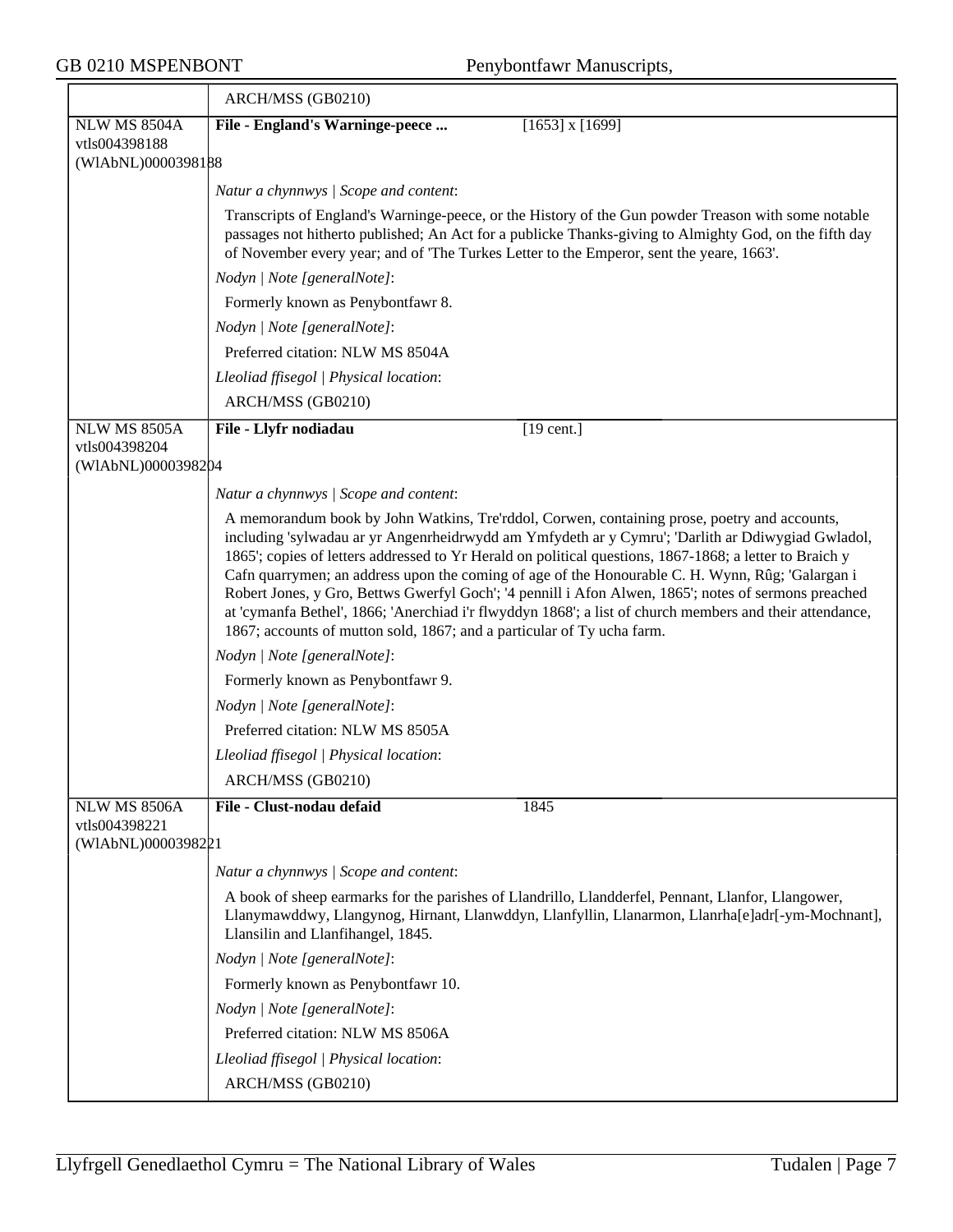$GB$  0210 MSPENBONT

| Penybontfawr Manuscripts, |  |
|---------------------------|--|
|---------------------------|--|

| <b>NLW MS 8507A</b>                 | File - Gwaith 'Robin Ddu Eryri' ac 'Ellis<br>$[19$ cent.]                                                                                                                                                                                                                                                                                                                                                                                                            |
|-------------------------------------|----------------------------------------------------------------------------------------------------------------------------------------------------------------------------------------------------------------------------------------------------------------------------------------------------------------------------------------------------------------------------------------------------------------------------------------------------------------------|
| vtls004398232<br>(WIAbNL)00003982B2 | <b>Bryn Coch'</b>                                                                                                                                                                                                                                                                                                                                                                                                                                                    |
|                                     | Natur a chynnwys / Scope and content:                                                                                                                                                                                                                                                                                                                                                                                                                                |
|                                     | A pocket book containing holograph addresses on temperance by Robert Parry ('Robin Ddu Eryri') and                                                                                                                                                                                                                                                                                                                                                                   |
|                                     | press cuttings of poems by him, 1858-1864. Pasted in the book are the following cartoons by 'Ellis Bryn<br>Coch' [Ellis Owen Ellis]: 'Y Gymry pa bryd y dryllir y sgriw a'r ganwyll'; 'Dirwest'; 'Cyfiawnder yr Hen                                                                                                                                                                                                                                                  |
|                                     | Gorff cladd n[sic] yr anuwiol rhag iddo winco'; and 'Myfyr Morganwg [Evan Davies] ag Ab Ithel [John<br>Williams]'; and a drawing of the re-opening of St Peter's Church, Ruthin.                                                                                                                                                                                                                                                                                     |
|                                     | Nodyn   Note [generalNote]:                                                                                                                                                                                                                                                                                                                                                                                                                                          |
|                                     | Formerly known as Penybontfawr 11.                                                                                                                                                                                                                                                                                                                                                                                                                                   |
|                                     | Nodyn   Note [generalNote]:                                                                                                                                                                                                                                                                                                                                                                                                                                          |
|                                     | Preferred citation: NLW MS 8507A                                                                                                                                                                                                                                                                                                                                                                                                                                     |
|                                     | Lleoliad ffisegol   Physical location:                                                                                                                                                                                                                                                                                                                                                                                                                               |
|                                     | ARCH/MSS (GB0210)                                                                                                                                                                                                                                                                                                                                                                                                                                                    |
| <b>NLW MS 8508A</b>                 | <b>File - Cerddoriaeth</b><br>$[19 \text{ cent.}]$                                                                                                                                                                                                                                                                                                                                                                                                                   |
| vtls004398249<br>(WIAbNL)00003982#9 |                                                                                                                                                                                                                                                                                                                                                                                                                                                                      |
|                                     | Natur a chynnwys / Scope and content:                                                                                                                                                                                                                                                                                                                                                                                                                                |
|                                     | A composite volume of music, consisting of an imperfect copy of a collection of tunes published<br>by H. Humphreys, Caernarvon, Original Sacred Music by John [David] Edwards, Oxford, and a<br>manuscript collection including tunes by J[oseph] D[avid] Jones, W. J. White, J[ohn] A[mbrose] Lloyd,<br>Thomas Miles (a prize tune at Llanfyllin Eisteddfod, Christmas, 1857), and D[avid] Roberts, Bethesda<br>['Alawydd']. The last item is 'Hen Wlad fy Nhadau'. |
|                                     | Nodyn   Note [generalNote]:                                                                                                                                                                                                                                                                                                                                                                                                                                          |
|                                     | Formerly known as Penybontfawr 12.                                                                                                                                                                                                                                                                                                                                                                                                                                   |
|                                     | Nodyn   Note [generalNote]:                                                                                                                                                                                                                                                                                                                                                                                                                                          |
|                                     | Preferred citation: NLW MS 8508A                                                                                                                                                                                                                                                                                                                                                                                                                                     |
|                                     | Lleoliad ffisegol   Physical location:                                                                                                                                                                                                                                                                                                                                                                                                                               |
|                                     | ARCH/MSS (GB0210)                                                                                                                                                                                                                                                                                                                                                                                                                                                    |
| <b>NLW MS 8509A</b>                 | File - Emyn-donau ac anthemau<br>$[19$ cent.]                                                                                                                                                                                                                                                                                                                                                                                                                        |
| vtls004398271                       |                                                                                                                                                                                                                                                                                                                                                                                                                                                                      |
| (WIAbNL)0000398271                  |                                                                                                                                                                                                                                                                                                                                                                                                                                                                      |
|                                     | Natur a chynnwys / Scope and content:                                                                                                                                                                                                                                                                                                                                                                                                                                |
|                                     | A book of hymn-tunes and anthems described as 'Hen Lyfr Dafydd Jones, Bont'. The majority of the<br>items are anonymous. The following composers are represented: 'R. W.', W. J. White, B. Mills, 'T. W.',<br>J[ohn] Edwards, Llangadog, R[ichard] Mills ['Rhydderch Hael'], J[ohn] A[mbrose] Lloyd and J. C.<br>Edwards ('Minimus'). Pasted to the back cover is a printed copy of 'Pennillion i'w Canu yn Nghylchwyl<br>Cymdeithas Ddirwestol Penllyn'.            |
|                                     | Nodyn   Note [generalNote]:                                                                                                                                                                                                                                                                                                                                                                                                                                          |
|                                     | Formerly known as Penybontfawr 13. The name of John Hughes Jones, Peniarth is a is written in the<br>margins.                                                                                                                                                                                                                                                                                                                                                        |
|                                     | Nodyn   Note [generalNote]:                                                                                                                                                                                                                                                                                                                                                                                                                                          |
|                                     | Preferred citation: NLW MS 8509A                                                                                                                                                                                                                                                                                                                                                                                                                                     |
|                                     | Lleoliad ffisegol   Physical location:                                                                                                                                                                                                                                                                                                                                                                                                                               |
|                                     | ARCH/MSS (GB0210)                                                                                                                                                                                                                                                                                                                                                                                                                                                    |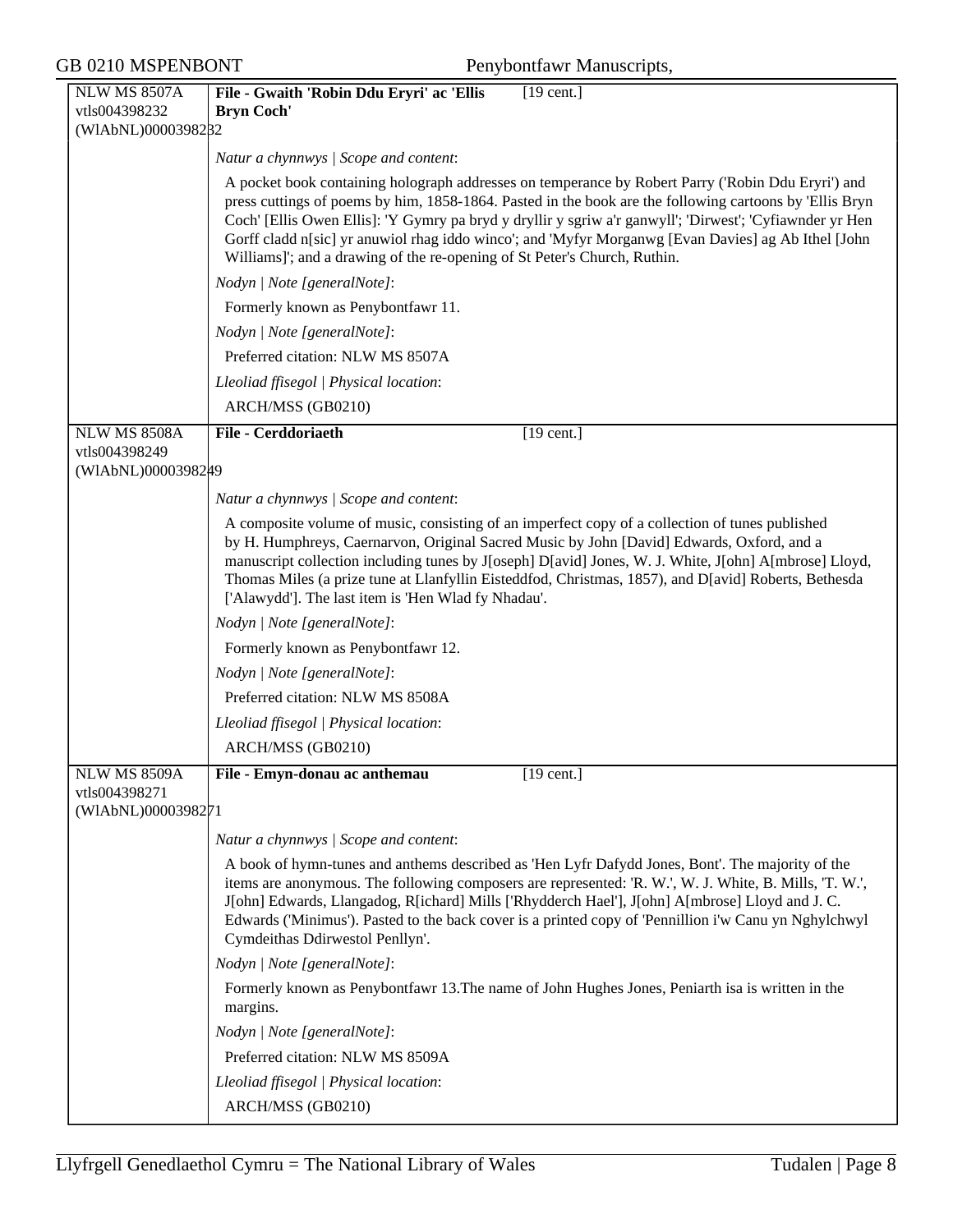| GB 0210 MSPENBONT |                                      | Penybontfawr Manuscripts,                                                                                                                                                                                                                               |
|-------------------|--------------------------------------|---------------------------------------------------------------------------------------------------------------------------------------------------------------------------------------------------------------------------------------------------------|
|                   | <b>NLW MS 8510C</b>                  | <b>File - Dictionarium Duplex</b><br>$[1632]$ x $[1699]$                                                                                                                                                                                                |
|                   | vtls004398283                        |                                                                                                                                                                                                                                                         |
|                   | (WIAbNL)0000398283                   |                                                                                                                                                                                                                                                         |
|                   |                                      | Natur a chynnwys / Scope and content:                                                                                                                                                                                                                   |
|                   |                                      | An imperfect copy of John Davies [Mallwyd]: Antiquae Linguae Britannicae  et Linguae Latine<br>Dictionarium Duplex, 1632, with marginal notes consisting of medical prescriptions and poetry.                                                           |
|                   |                                      | Nodyn   Note [generalNote]:                                                                                                                                                                                                                             |
|                   |                                      | Formerly known as Penybontfawr 14.                                                                                                                                                                                                                      |
|                   |                                      | Nodyn   Note [generalNote]:                                                                                                                                                                                                                             |
|                   |                                      | Preferred citation: NLW MS 8510C                                                                                                                                                                                                                        |
|                   |                                      | Lleoliad ffisegol   Physical location:                                                                                                                                                                                                                  |
|                   |                                      | ARCH/MSS (GB0210)                                                                                                                                                                                                                                       |
|                   | NLW MS 8511E                         | $[1710]$ x [<br>File - Cyfreithjeu Hywel Dda                                                                                                                                                                                                            |
|                   | vtls004398315<br>(WIAbNL)0000398315  |                                                                                                                                                                                                                                                         |
|                   |                                      | Natur a chynnwys / Scope and content:                                                                                                                                                                                                                   |
|                   |                                      | A copy of William Wotton: Cyfreithjeu Hywel Dda ac eraill, seu Leges Wallicae , London, 1730.                                                                                                                                                           |
|                   |                                      | Manuscript annotations have been added to the text by Walter Davies ('Gwallter Mechain') [see under<br>'Tarddiad']. Within the volume is the title page of Llyft Gweddi Gyffredin, 1710, with genealogical<br>memoranda of a Roberts family, 1736-1795. |
|                   |                                      | Nodyn   Note [generalNote]:                                                                                                                                                                                                                             |
|                   |                                      | Formerly known as Penybontfawr 15.                                                                                                                                                                                                                      |
|                   |                                      | Nodyn   Note [generalNote]:                                                                                                                                                                                                                             |
|                   |                                      | Preferred citation: NLW MS 8511E                                                                                                                                                                                                                        |
|                   |                                      | Lleoliad ffisegol   Physical location:                                                                                                                                                                                                                  |
|                   |                                      | ARCH/MSS (GB0210)                                                                                                                                                                                                                                       |
|                   | <b>NLW MS 8512C</b>                  | <b>File - Thesaurus Rerum Ecclesiasticarum</b><br>1754-1755                                                                                                                                                                                             |
|                   | vtls004398319<br>(WIAbNL)00003983 19 |                                                                                                                                                                                                                                                         |
|                   |                                      | Natur a chynnwys / Scope and content:                                                                                                                                                                                                                   |
|                   |                                      | A copy of the second edition by Browne Willis of John Ecton's Thesaurus Rerum Ecclesiasticarum,<br>London, 1754, with manuscript notes by Samuel Edwards, mercer and citizen of London, 1755.                                                           |
|                   |                                      | Nodyn   Note [generalNote]:                                                                                                                                                                                                                             |
|                   |                                      | Formerly known as Penybontfawr 16.                                                                                                                                                                                                                      |
|                   |                                      | Nodyn   Note [generalNote]:                                                                                                                                                                                                                             |
|                   |                                      | Preferred citation: NLW MS 8512C                                                                                                                                                                                                                        |
|                   |                                      | Lleoliad ffisegol   Physical location:                                                                                                                                                                                                                  |
|                   |                                      | ARCH/MSS (GB0210)                                                                                                                                                                                                                                       |
|                   | <b>NLW MS 8513E</b>                  | File - Miscellany<br>$[1788]$ x $[1839]$                                                                                                                                                                                                                |
|                   | vtls004398333<br>(WIAbNL)0000398333  |                                                                                                                                                                                                                                                         |
|                   |                                      | Natur a chynnwys / Scope and content:                                                                                                                                                                                                                   |
|                   |                                      | A book of forms for compiling a register of freeholders, 1788, under An Act for the better securing                                                                                                                                                     |
|                   |                                      | the rights of Persons qualified to vote at County Election, with an incomplete copy of the Act and its<br>schedules; medical recipes; an anecdote relating to St Peter crying at the gate of Jerusalem; an elegy on                                     |